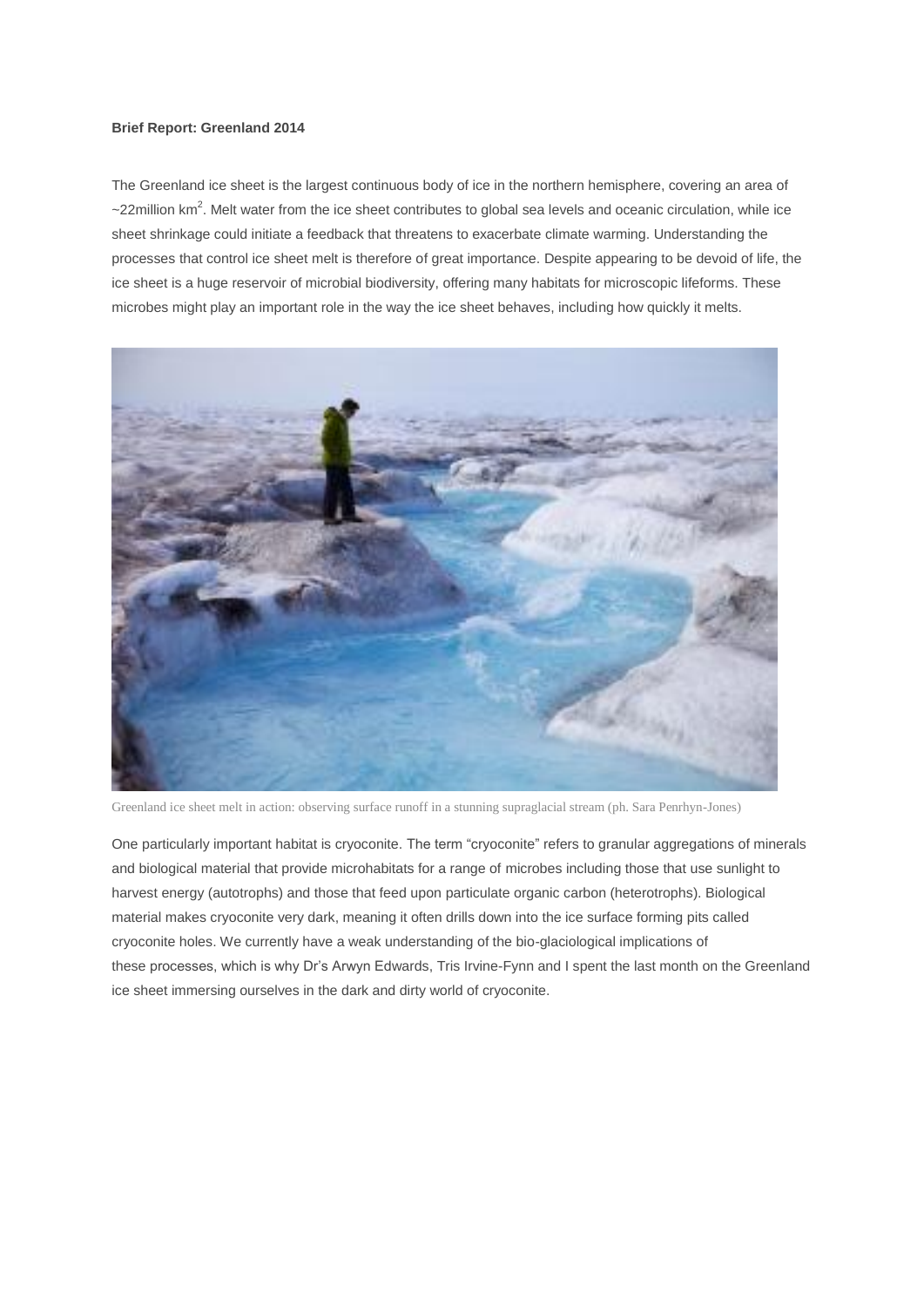

The beautiful cryoconite at S6, Greenland ice sheet

We spent two exciting weeks in a field camp kilometres into the ice sheet, at a site known as S6, with scientists from the Dark Snow Project. These scientists were examining the links between algal growth and the darkening of the ice surface (<http://darksnowproject.org/>).



Dr Irvine-Fynn: out of the helicopter and onto the ice…

My primary focus was on cryoconite. I previously found that cryoconite holes widen when supplied with sediment, causing cryoconite to spread out and maintain maximal exposure to solar radiation (required for photosynthesis), whilst still being protected from the local weather and melt runoff by hiding on hole floors. It is possible, therefore, that these features maintain a biogeochemical homeostasis, whereby they change their dimensions to make sure conditions are favourable for microbial activity. Where rates of photosynthesis are higher there is more biomass available to sustain other microbes and more robust granules can form, meaning a more diverse array of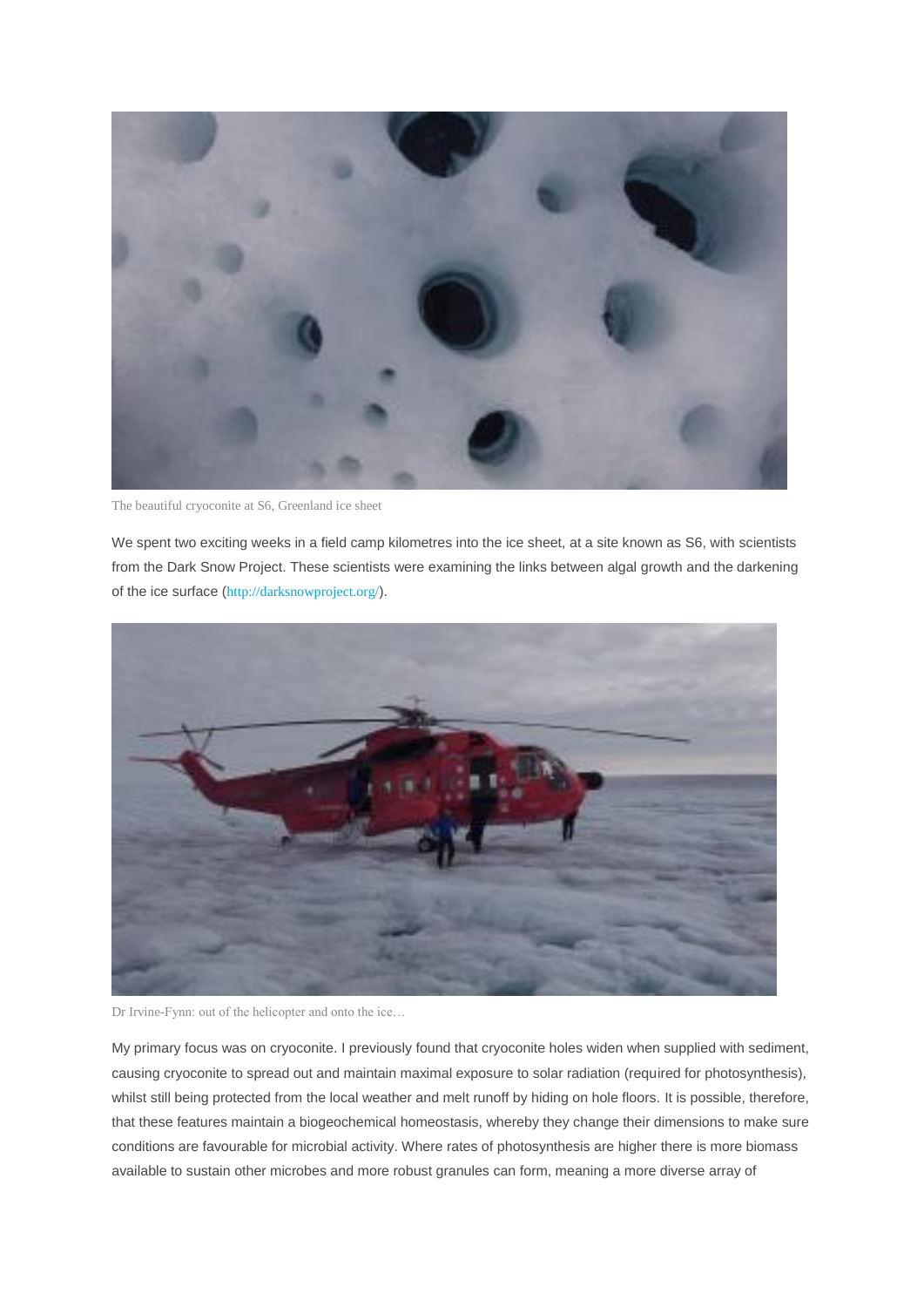microbes can survive. My focus during my time in camp was to examine the implications of this self-regulation for carbon cycling in cryoconite.



Peering into one of thousands of cryoconite holes at camp!

Furthermore, Arwyn and I jumped at the chance to visit a site further inland, in the accumulation zone of the Greenland ice sheet, with a shallow ice corer. A whirlwind visit saw us extract three ice cores from beneath the accumulating snow. A potentially major finding was that there was liquid water present ~1m beneath the surface – possibly an aquifer feeding the microbially active ablation zone with cells and nutrients and greatly expanding the known habitable area of the ice sheet. Such an aquifer has been identified before in Eastern Greenland, but this might be the first time it has ever been observed on the western coast.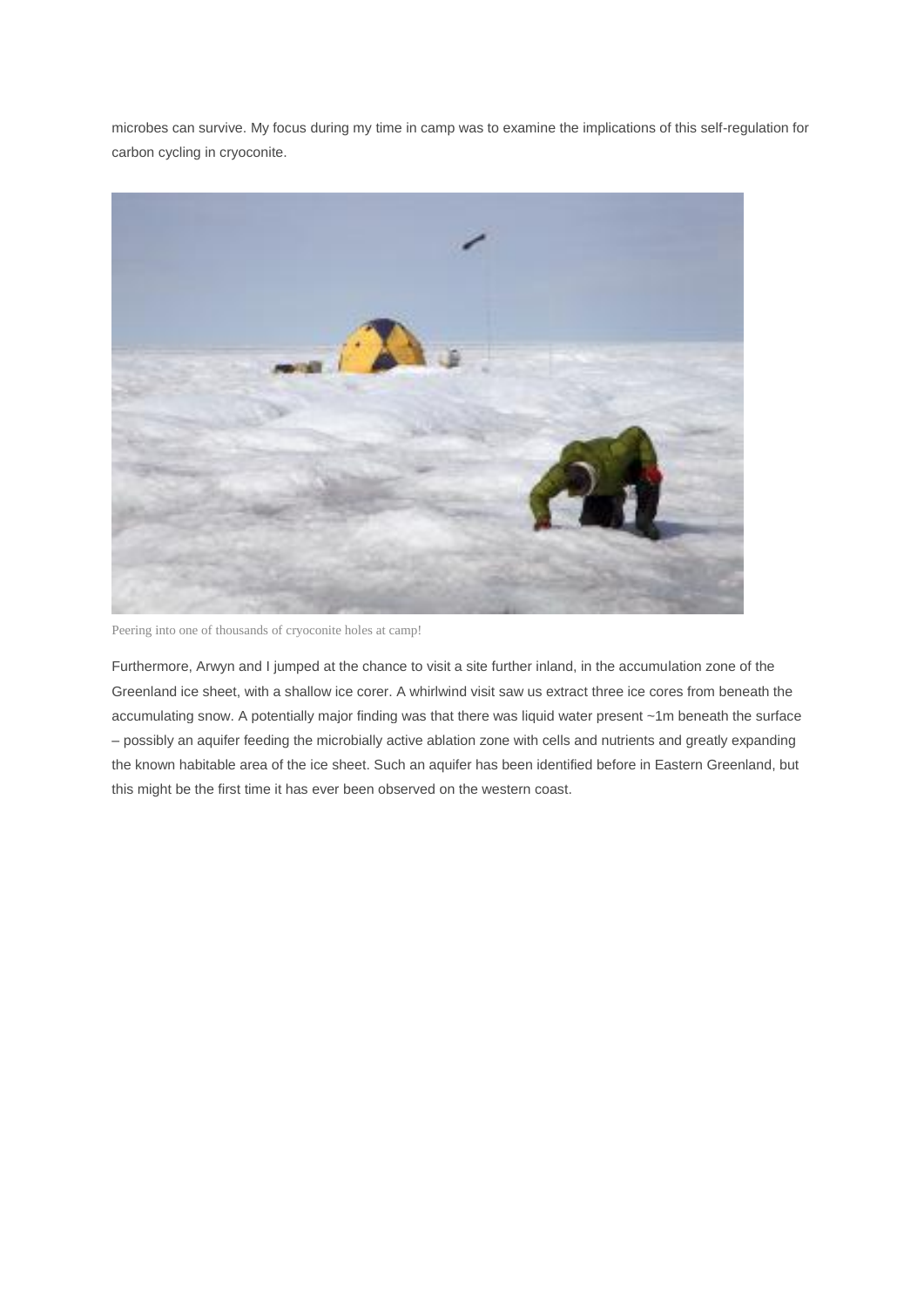

Dr Arwyn Edwards (left) and I removing the first of three ice cores that struck subsurface liquid water (ph. Sara Penrhyn-Jones)

Although we were blessed with stable, sunny conditions for most of the field season, one dramatic change in the weather reminded us how remote the site was and how uncomfortable field work can be. Drying clothes and equipment and staying warm can be challenging on a cold, continuously melting ice sheet…



The camp looking bleak as the weather suddenly changed for the worse…

Finally, Dr.s Edwards and Irvine-Fynn and I extracted from Camp Dark Snow and spent the remainder of our season working on the marginal zone, examining similarities and contrasts in cryoconite characteristics and hydrological processes between the edge and the interior of the ice sheet.